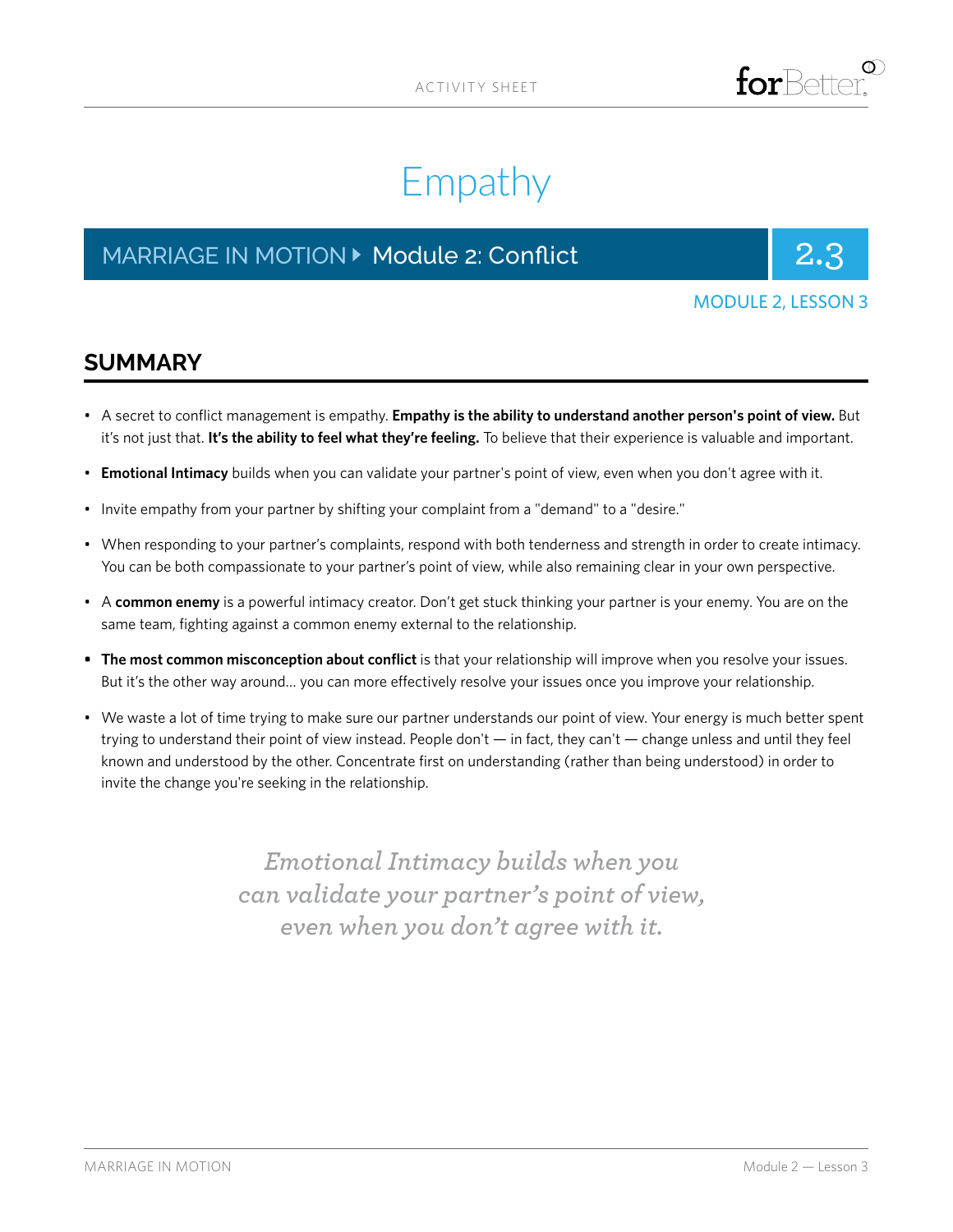# **ACTIVITIES**



Empathy is the ability to be both strong/clear in your position and also tender/compassionate with your partner's point of view. Rate yourself on your current ability to be both strong and tender in the midst of conflict.

#### *Strong*

On a scale of 1-10, with 10 being "really strong," how would you rate your ability right now to be strong and clear in your position. **You often ask for what you want or need by asking directly.**

**MYSELF MY PARTNER** 

#### *Tender*

On a scale of 1-10, with 10 being "really tender," how would you rate your ability right now to be compassionate and tender to your partner's point of view? **How open are you to hearing their difference of opinion?**

**MYSELF**  $\longleftarrow$  **MY PARTNER**  $\longleftarrow$ 



*Talk about your scores, and the dynamic that influences each area.*

#### AN EMOTIONALLY INTIMATE CONVERSATION **2**

This exercise is designed to draw you emotionally closer together by inviting your partner into your inner world through story.

The goal of this conversation is to create a sacred and safe place for you to reveal your deepest thoughts and feelings to your partner and be met with compassion and empathy in return. This exercise will require that each of you show up as your most mature, gentle, and empathetic selves.

This might be the first time you've engaged in an exercise like this. That's ok. Stretch yourself. If you do the work, if you trust the process, you'll begin to make the forward progress that can turn into momentum.